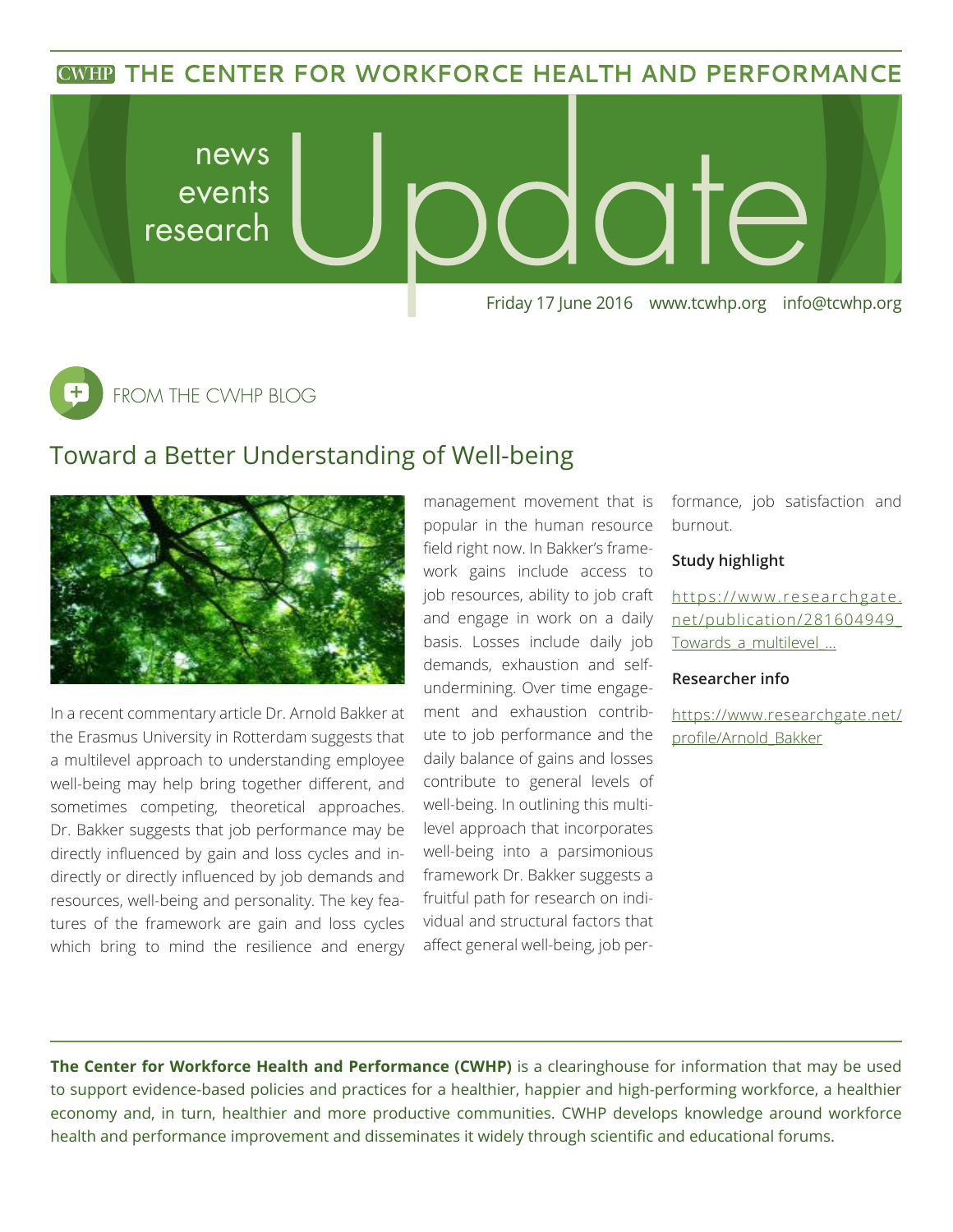#### **CWHP** B + **I.T.I**



# CWHP awarded a two-year research contract from the Patient-Centered Outcomes Research Institute

CWHP has been awarded a two-year research contract from the Patient-Centered Outcomes Research Institute (PCORI) aimed at understanding how employers use evidence to make employee health investment decisions. CWHP will conduct a set of employer case studies on how employers use evidence to make employee health investment decisions, particularly around high-prevalence conditions of a working population and the health-related outcomes that are expected to result in beneficial results for both employees and employers (such as better work attendance, higher job performance, less work disability and longer working lives). An expert panel will be used to help identify the conditions of relevance to a working population and review PCOR/CER evidence related to these conditions. The employer interviews will assess if the type of evidence generated from PCOR/CER studies is used in making investment decisions by employers or their supplier partners and might be required to support greater use of PCOR and CER information in making investment decisions around employee health. The results of the project will be disseminated widely to different stakeholders with an interest in making employee health investment decisions based on evidence.

Project Collaborators: Integrated Benefits Institute; V-BID Center, University of Michigan; Advisory Groups of clinicians, researchers, employers and others with expertise in workforce health and performance.

Projected Outputs: Educational materials and events to further the use of evidence on employer decision-making around employee health investments.

If you would like to be involved or receive additional information please contact Dr. Kimberly Jinnett, Project PI, at [kjinnett@tcwhp.org](mailto:kjinnett@tcwhp.org)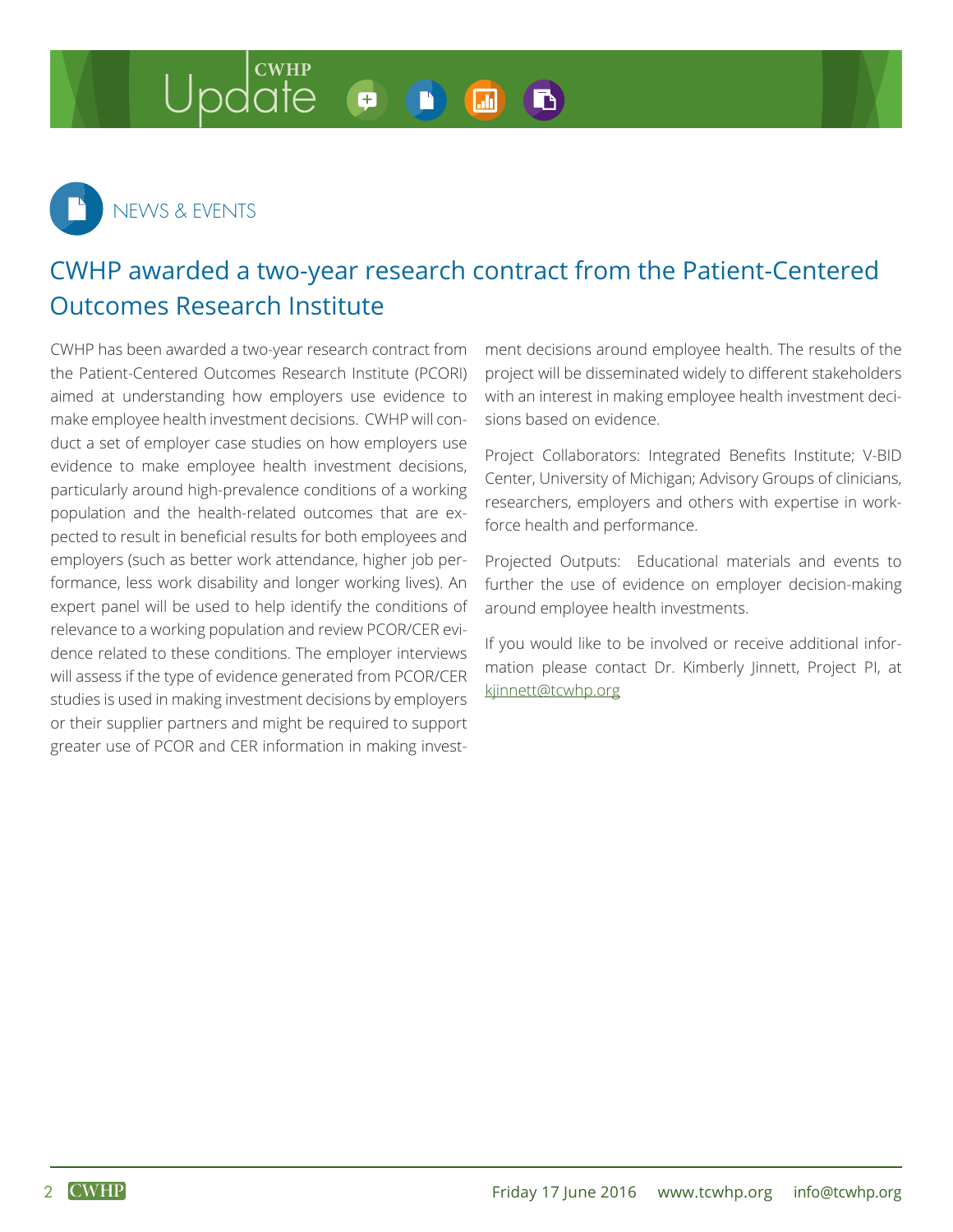#### Update  $\bullet$ B) 品



# Cancer in the Workplace - Supporting Treatment for Positive Employee and Employer Results



The big  $C'' -$  cancer  $-$  can cause panic and feelings of helplessness. These feelings, however, often are shared beyond the patients being screened or treated for the disease. Employers often are unsure of how to help their employees who have been diagnosed with cancer and desire to remain at work during treatment or return to work after care. Yet we know from existing research that having access to proper screening and high quality treatment can have positive effects on these employees' work

outcomes. Since chronic conditions (e.g., diabetes and obesity) and unhealthy lifestyles that contribute to cancer rates are on the rise while innovative cancer treatments are available employers would be wise to consider lessons learned on the topic of cancer in the workplace.

This session, moderated by IBI with practical insights from an employer and provider covered the following:

- Importance of cancer prevention and treatment to work outcomes and the business imperative
- CWHP's recent analysis of cancer and work outcomes including discussion of innovative oncology treatments
- Provider action supporting employees during treatment to stay at and/or return to work during and after treatment
- Employer action one employer's approach to supporting employees with cancer
- Reflection on bringing in broader outcomes to further the business case